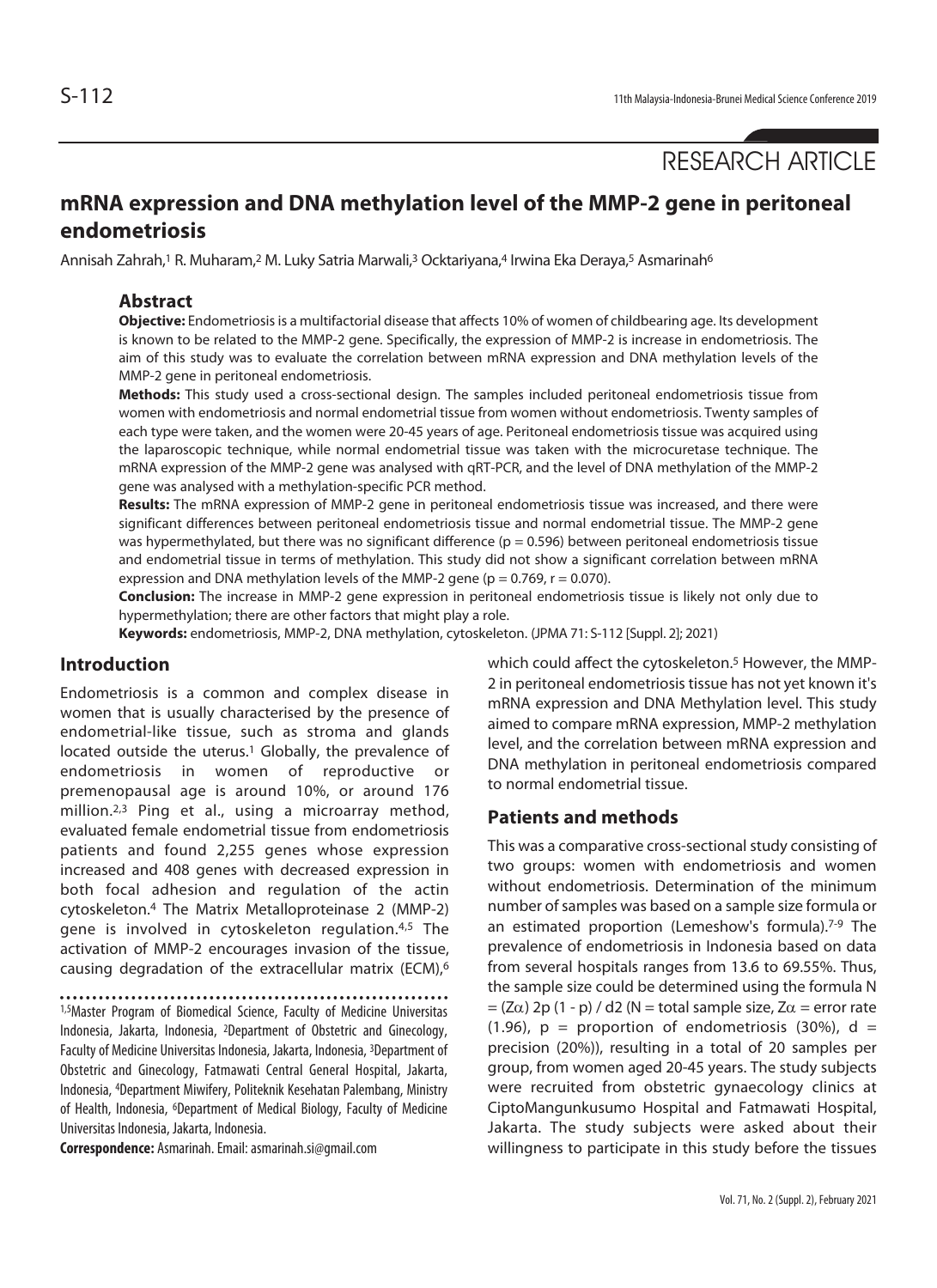were taken. For women with endometriosis, peritoneal endometriosis tissue was taken using a laparoscopic technique; for women without endometriosis, normal endometrial tissue was acquired using the microcuretase technique.

The mRNA expression of the MMP-2 gene was measured using the RT-PCR technique. First, all collected samples were in RNA isolation using the Quick-RNA Miniprep Plus Kit (Zymo), and then the RNA was transcribed into cDNA using an Ace qPCR ReverTra RT Master Mix with gDNA Remover kit (Toyobo). Finally, the expression of mRNA was determined using the RT-PCR technique with a Thunderbird SYBR qPCR Mix kit (Toyobo).

The level of methylation of the MMP-2 gene was determined using the methylated specific polymerase chain reaction method (MSP PCR). First, all collected samples were isolated using a gSYNC DNA Extraction kit (Geneaid). Then, the isolated DNA underwent bisulfite conversion using an EpitectBisulfite kit (Qiagen). Finally, for the analysis of the methylation level of the MMP-2 promoter, MSP PCR was performed using an Epitect MSP kit (Qiagen). Amplification products from the MSP PCR step were confirmed by electrophoresis with 1.5% agarose gel, and the final results were visualised using an ultraviolet transluminator and photographed with a camera. The ImageJ application was used to measure band intensity. The ratio between the band intensity of samples and the positive control was determined as the DNA methylation level. Statistical Programme for Social Science (SPSS) version 23 software was used for data analysis. A t-test was used to analyse differences in mRNA expression and DNA methylation levels of MMP-2 genes between peritoneal endometriosis tissue and normal

endometrial tissue for normally distributed data. However, if the data distribution was abnormal, a Mann-Whitney test was used for analysis. A Pearson test was used to analyse the correlation between mRNA expression and DNA methylation of the MMP-2 gene if the data distribution was normal; otherwise, a Spearman test was performed.

#### **Results**

Analysis of the mRNA expression of the MMP-2 gene was performed with real-time PCR using an amplification curve depicting the cycle threshold (CT) value. MMP-2 gene expression increased. The results of the statistical analysis, based on an unpaired t-test, showed that there was a significant difference between peritoneal endometriosis tissue and normal endometrial tissue ( $p =$ 0.001).

DNA methylation of the MMP-2 gene was analysed using the MSP method. The amplicon size of the MMP-2 gene was 193 bp, and the annealing temperature after optimisation was 49°C for methylation primers and 48°C for unmethylated primers. The MMP-2 promoter methylation levels of the peritoneal endometriosis and normal endometrium tissues were 55% and 50%, respectively. The band intensities of the two types of samples (peritoneal and eutopic endometrium) and of control normal endometrium are depicted in Figure-1. We compared peritoneal endometriosis tissue with normal endometrial tissue. The t-test revealed no significant differences ( $p = 0.596$ ). Pearson's test of the correlation between mRNA expression and DNA methylation showed no correlation between mRNA expression with DNA methylation in peritoneal endometriosis tissue ( $p = 0.769$ ,  $r = 0.070$ ) (Figure-2).



Case samples (Ka) = peritoneal endometriosis tissue; Control (Ko) = normal endometrium tissue; (+) = positive control; (-) = negative control; Me = Methylation; Un = Unmethylation

**Figure-1:** Product electrophoresis visualisation results from MSP MMP-2.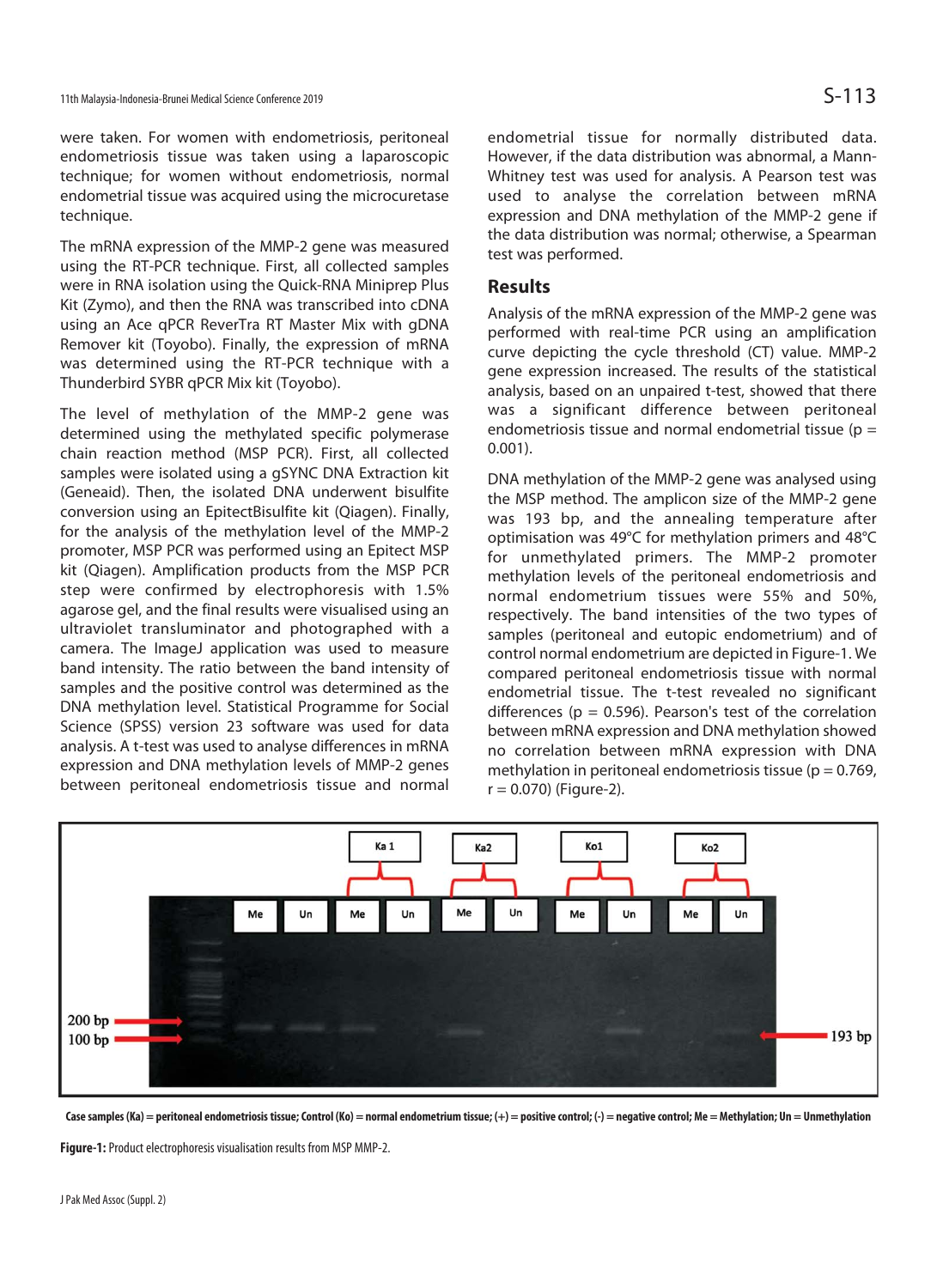

**Figure-2:** Correlation of mRNA expression with DNA methylation of MMP-2 gene.

## **Discussion**

This results of this study are in line with those of previous studies discussed below. Women with endometriosis showed an increase in MMP-2 expression.<sup>10</sup> Using a mouse model, Lu et al. also found increased MMP-2 expression in peritoneal endometriosis tissue.11 Ria et al. found similarly increased expression of MMP-2 in endometriosis tissues.12 Huang et al. reported similar results, finding that MMP-2 expression in peritoneal fluid was higher in women with endometriosis than in women without endometriosis.<sup>13</sup> Tang et al. showed increased MMP-2 expression in ovarian endometriosis.14 Likewise, a study conducted by Sotnikova et al., who used a murine mouse model, reported that MMP-2 expression increased in ectopic endometriosis tissue.15

This findings regarding DNA methylation in the MMP-2 gene are not the same as those of Tang et al., who found that MMP-2 gene hypomethylation occurred in ectopic endometriosis tissue.14 Likewise, the study conducted by Lin et al. showed that MMP gene hypomethylation occurred in ischaemic stroke.16 This could be because the type of tissue was different in this study than that of Tang et al. Thus, the sensitivity of gene methylation might depend on the location of the endometriotic lesion.

In our study, there was a positive correlation between mRNA expression and DNA methylation levels of MMP-2 in

S-114 11th Malaysia-Indonesia-Brunei Medical Science Conference 2019

peritoneal endometriosis tissue, but it was not statistically significant. This differs from the results of Tang et al., which showed a statistically significant correlation between mRNA expression and MMP-2 DNA methylationin ovarian endometriosis tissue.17 The lack of correlation between mRNA expression and DNA methylation in this study is unusual, as it is known that increased expression could be caused by hypomethylation. Currently, the biological basis and mechanism of increased expression due to hypermethylation of the promoter remains largely unknown. A possible explanation is that methylation that occurs in the promoter area close to the initial site of transcription leads to a three-dimensional change in the chromatin conformation in this region, which may result in increased transcription; or, methylation could prevent repressor binding, which normally prevents gene expression in normal cells.18

The MMP-2 DNA methylation mechanism is not one of the main drivers

of changes in gene expression in peritoneal endometriosis. Such changes could be due to other epigenetic mechanisms, such as histones and microRNA (miRNA) modifications, as well as mutations and polymorphisms. The histone modifications and changes in the expression of histone deacetylases that occurred have been found in endometriosis.4,19 MMP-2 is involved in the regulation of actin cytoskeleton, which could be activated by a variety of growth factors, including epidermal growth factor receptor (EGFR) through the MAPK pathway.5,4,20 The activation of MMP-2 encourages tissue invasion, causing degradation in the ECM.6 It is has been shown that the ECM affects the organisation of the actin cytoskeleton in non-muscle cells, smooth muscle cells, and striated muscle cells. In turn, ECM degradation could affect the cytoskeleton, causing it to change cell shape, motility and function. The interaction between the ECM and actin cytoskeleton is mediated by integrin receptors, which are transmembrane heterodimers capable of transmitting mechanical signals from the ECM to cells and transferring them to intracellular stimulation, which leads to changes in cell phenotype.<sup>5</sup>

### **Conclusion**

There was an increase in the expression and level of methylation (hypermethylation of the MMP - 2 gene) in the peritoneal endometriosis tissue.